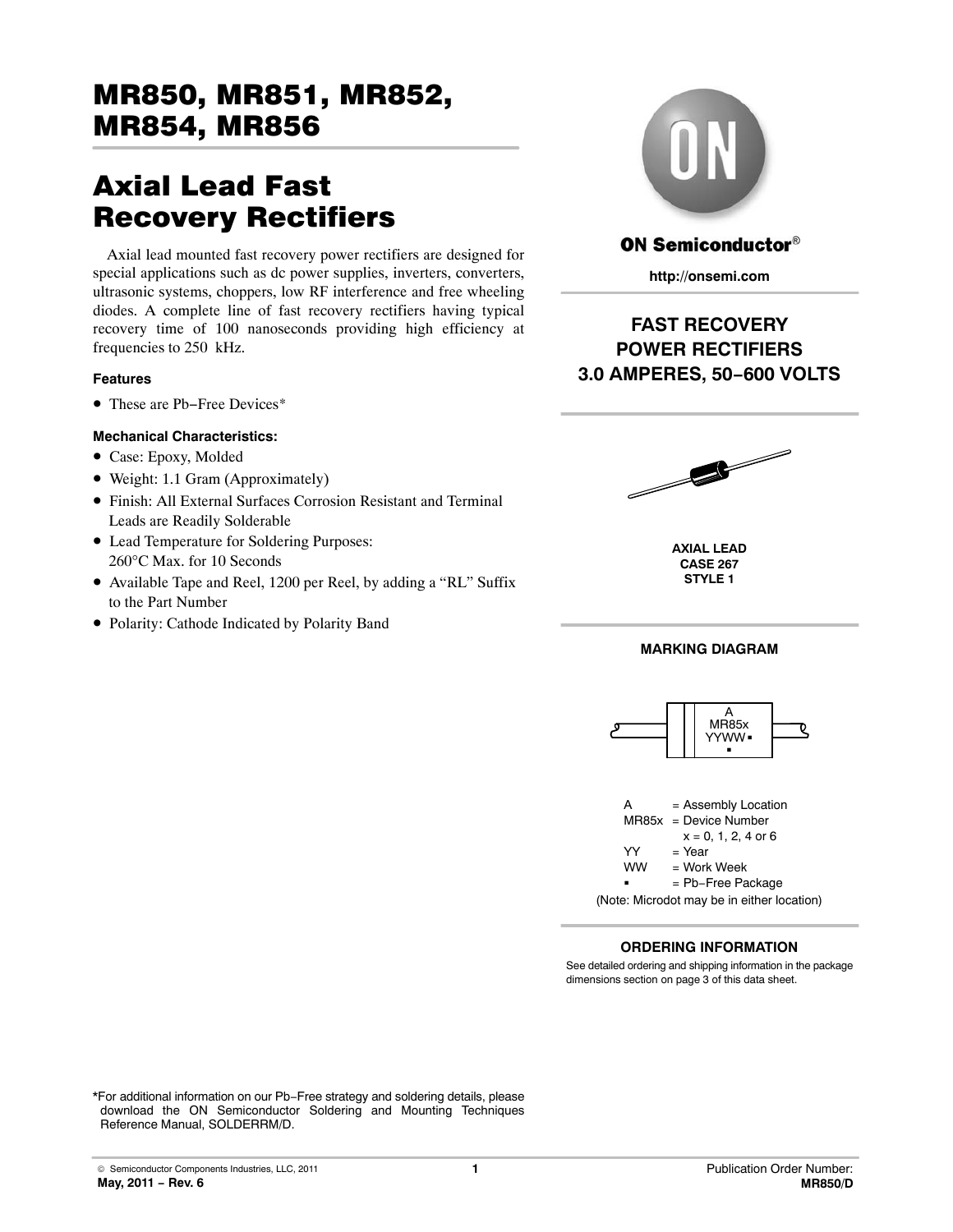### **MR850, MR851, MR852, MR854, MR856**

#### **MAXIMUM RATINGS**

| Rating                                                                                  | Symbol                                                   | <b>MR850</b> | <b>MR851</b> | <b>MR852</b>                       | <b>MR854</b> | <b>MR856</b> | Unit         |
|-----------------------------------------------------------------------------------------|----------------------------------------------------------|--------------|--------------|------------------------------------|--------------|--------------|--------------|
| Peak Repetitive Reverse Voltage<br>Working Peak Reverse Voltage<br>DC Blocking Voltage  | V <sub>RRM</sub><br>V <sub>RWM</sub><br>$V_{\mathsf{R}}$ | 50           | 100          | 200                                | 400          | 600          | ν            |
| Non-Repetitive Peak Reverse Voltage                                                     | <b>V</b> <sub>RSM</sub>                                  | 75           | 150          | 250                                | 450          | 650          | v            |
| <b>RMS Reverse Voltage</b>                                                              | $V_{R(RMS)}$                                             | 35           | 70           | 140                                | 280          | 420          | v            |
| Average Rectified Forward Current<br>(Single phase resistive load, $T_{\Delta}$ = 80°C) | Ιo                                                       |              |              | 3.0                                |              |              | A            |
| Non-Repetitive Peak Surge Current<br>(Surge Applied at Rated Load Conditions)           | <b>IFSM</b>                                              |              |              | 100<br>(one cycle)                 |              |              | A            |
| Operating and Storage Junction Temperature Range                                        | $T_J$ , $T_{\text{stg}}$                                 |              |              | $-65$ to $+125$<br>$-65$ to $+150$ |              |              | $^{\circ}$ C |

Stresses exceeding Maximum Ratings may damage the device. Maximum Ratings are stress ratings only. Functional operation above the Recommended Operating Conditions is not implied. Extended exposure to stresses above the Recommended Operating Conditions may affect device reliability.

#### **THERMAL CHARACTERISTICS**

| <b>Characteristic</b>                            | Symbol                 | Max | Unit          |
|--------------------------------------------------|------------------------|-----|---------------|
| Thermal Resistance, Junction-to-Ambient (Note 1) | $R_{\theta,JA}$        | 28  | $\degree$ C/W |
| Thermal Resistance, Junction-to-Lead (Note 1)    | $R_{\theta \text{JL}}$ | 5.5 | $\degree$ C/W |

1. Mounted with minimum recommended pad size, PC board FR−4.

#### **ELECTRICAL CHARACTERISTICS**

| <b>Characteristic</b>                                                                                                              | Symbol | Min                                                       | Typ                   | Max                                   | <b>Unit</b> |
|------------------------------------------------------------------------------------------------------------------------------------|--------|-----------------------------------------------------------|-----------------------|---------------------------------------|-------------|
| <b>Forward Voltage</b><br>$(I_F = 3.0 A, T_1 = 25^{\circ}C)$                                                                       | $V_F$  |                                                           | 1.04                  | 1.25                                  | V           |
| Reverse Current (rated DC voltage) $T_1 = 25^{\circ}$ C<br>MR850<br>MR851<br>MR852<br>$T_{\rm J} = 80^{\circ}$ C<br>MR854<br>MR856 | ΙR     | $\overline{\phantom{0}}$<br>$\overline{\phantom{0}}$<br>- | 2.0<br>60<br>-<br>100 | 10<br>150<br>150<br>200<br>250<br>300 | μA          |

#### **REVERSE RECOVERY CHARACTERISTICS**

| <b>Characteristic</b>                                                                                                        | Symbol     | Min                           | Typ        | Max        | Unit |
|------------------------------------------------------------------------------------------------------------------------------|------------|-------------------------------|------------|------------|------|
| Reverse Recovery Time<br>$(I_F = 1.0 A to V_B = 30 Vdc)$<br>$(I_F = 15 \text{ A}, \text{ di/dt} = 10 \text{ A/}\mu\text{s})$ | <b>Lrr</b> | $\overline{\phantom{0}}$<br>- | 100<br>150 | 200<br>300 | ns   |
| Reverse Recovery Current<br>$(I_F = 1.0 A to V_B = 30 Vdc)$                                                                  | IRM(REC)   |                               |            | 2.0        | n    |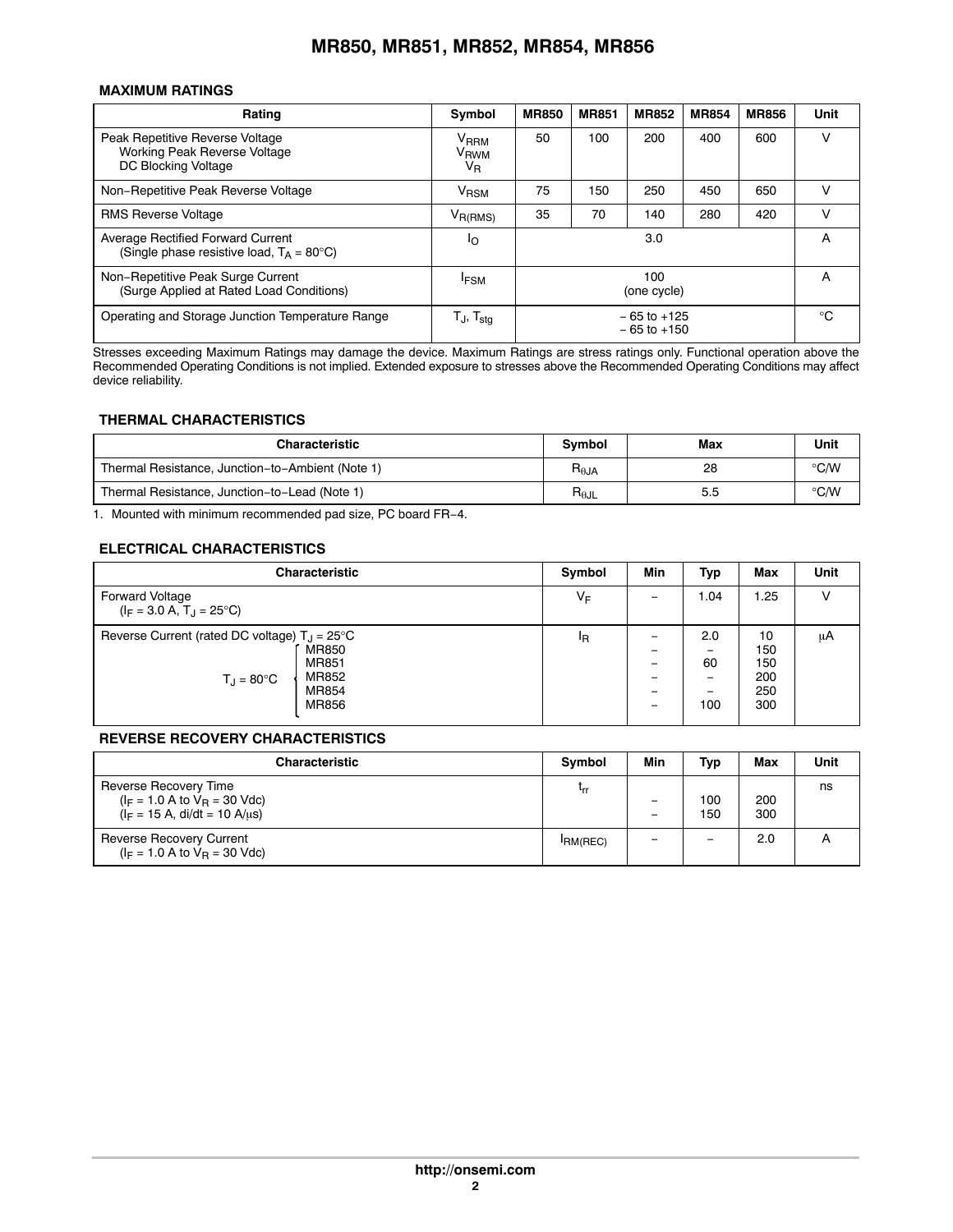## **MR850, MR851, MR852, MR854, MR856**

#### <span id="page-2-0"></span>**ORDERING INFORMATION**

| <b>Device</b>  | Package     | Shipping <sup><math>\dagger</math></sup> |
|----------------|-------------|------------------------------------------|
| <b>MR850</b>   | Axial Lead* | 500 Units / Box                          |
| MR851          | Axial Lead* | 500 Units / Box                          |
| <b>MR851G</b>  | Axial Lead* | 500 Units / Box                          |
| <b>MR851RL</b> | Axial Lead* | 1200 / Tape & Reel                       |
| MR851RLG       | Axial Lead* | 1200 / Tape & Reel                       |
| MR852          | Axial Lead* | 500 Units / Box                          |
| <b>MR852G</b>  | Axial Lead* | 500 Units / Box                          |
| <b>MR852RL</b> | Axial Lead* | 1200 / Tape & Reel                       |
| MR852RLG       | Axial Lead* | 1200 / Tape & Reel                       |
| <b>MR854</b>   | Axial Lead* | 500 Units / Box                          |
| <b>MR854G</b>  | Axial Lead* | 500 Units / Box                          |
| <b>MR854RL</b> | Axial Lead* | 1200 / Tape & Reel                       |
| MR854RLG       | Axial Lead* | 1200 / Tape & Reel                       |
| MR856          | Axial Lead* | 500 Units / Box                          |
| <b>MR856G</b>  | Axial Lead* | 500 Units / Box                          |
| <b>MR856RL</b> | Axial Lead* | 1200 / Tape & Reel                       |
| MR856RLG       | Axial Lead* | 1200 / Tape & Reel                       |

†For information on tape and reel specifications, including part orientation and tape sizes, please refer to our Tape and Reel Packaging Specifications Brochure, BRD8011/D.

\*These packages are inherently Pb−Free.